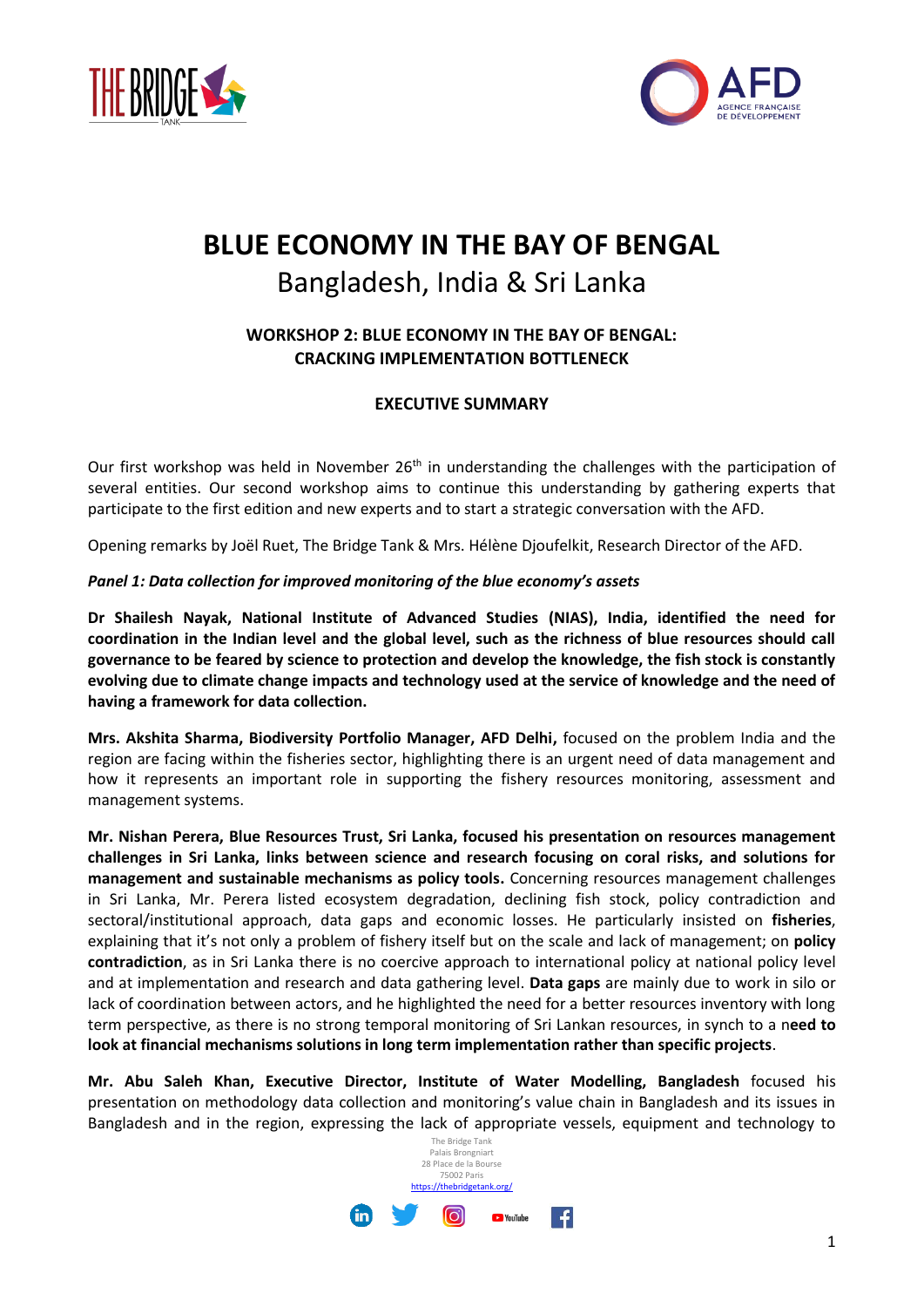



better ensure data collection and monitoring. He mentioned a series of solutions for improving data collection and monitoring: **resources identification, marine planning, policy for exploitation of blue economy, investment, training and capacity building and sustainable exploitation of resources**.

#### *Panel 2: National framework for improved coordination between public, private entities, researchers and implementers*

Opening remarks by Joël Ruet, The Bridge Tank & Mr Jacky Amprou, Regional Director for South-Asia, AFD.

**Dr. Saurabh Thakur, Associate Fellows, National Maritime Foundation, India,** expressed the idea of **blue economy as a connecting element in the region** that can lead to a regional blue economy strategy. He highlights **the necessity of understanding top down and bottom up contents on how the blue economy is going to be implemented in the region**

**Dr. (Mrs.) Chime Youdon, Associate Fellows, National Maritime Foundation, India,** insisted on 3 elements to keep the conversation going to start identifying blue economy's solutions: **Data collection methodology**; **Lack of climate change modeling and climate projection in India & Regional cooperation related to blue economy.**

**Mr. Shri Aditya Dash, Vice Chairman, Marine Products Export Development Authority (MPEDA), India,**  explained the challenges of **multiple stakeholders across the value chain of blue economy**. He finally proposed **3 pilot projects** (An aquaculture Improvement Program (AIP) with MPEDA's naCSA (National Center for Sustainable Aquaculture; Smallholder Farmers are the foundation of the global shrimp aquaculture value chain ; Interventions required improving productivity via effective disease management and accurate weather forecasts at the micro level.as a solution for blue economy's improvement)

**Mrs. Dharshani Lahandapura, Chairperson, the Marine Environment Protection Authority (MEPA), Sri Lanka,** presented the blue economy's potential in Sri Lanka; a need for long term plan & a comprehensive national policy strategy and road map, a presentation of projects and activities and a presentation of MEPA's identification of challenges, such as pollution, multi-stakeholders/fragmented institutions, data driven decision making, data repository, baseline data, continuous research aligned with industry requirements & financing.

**Mr. Khairul Majid Mahmud, Director, Dhaka Chamber of Commerce & Industry, Bangladesh,** gave a deep overview of Bangladesh blue economy's vision and proposes a series of **recommendations & Solutions: public and private sector can work in tandem***;* **engagement of the private sector can bring in relevant 4IR technologies-IOT, Artificial intelligence, Robotics and GPS mapping of the ocean floor**; **joint research studies** of potential avenues like ocean infrastructure, fishery, shipping and off-shore energy through PPP model; to meet the long-term and low-cost financing needs in blue economy scopes, capital market led bond financing "**Blue Bonds**" for the businesses and Government agencies in ocean economy.

**Dr. Arnab Das, Director, Maritime Research Center, India,** commented the previous presentations by highlighting 5 main key points to be discussed: **A user guide for industrial partnership**; **Developing blue economy supported by private sector**; **Consolidate the diversity**; **Financing; How to work on sustainable entrepreneurship?** 

**Mr. Ameya Prabhu, Vice-President, Indian Chamber of Commerce, India**, mentioned that **the challenge today is to create a sustainable blue economy on** the main blue economy's sectors: **Blue energy**; **Aquaculture**; **Coastal and maritime tourism. Blue biotechnology** and **Resources (mining, oil & gas).** He proposes solutions**: Promoting a partnership approach between all members in Southeast Asia;**